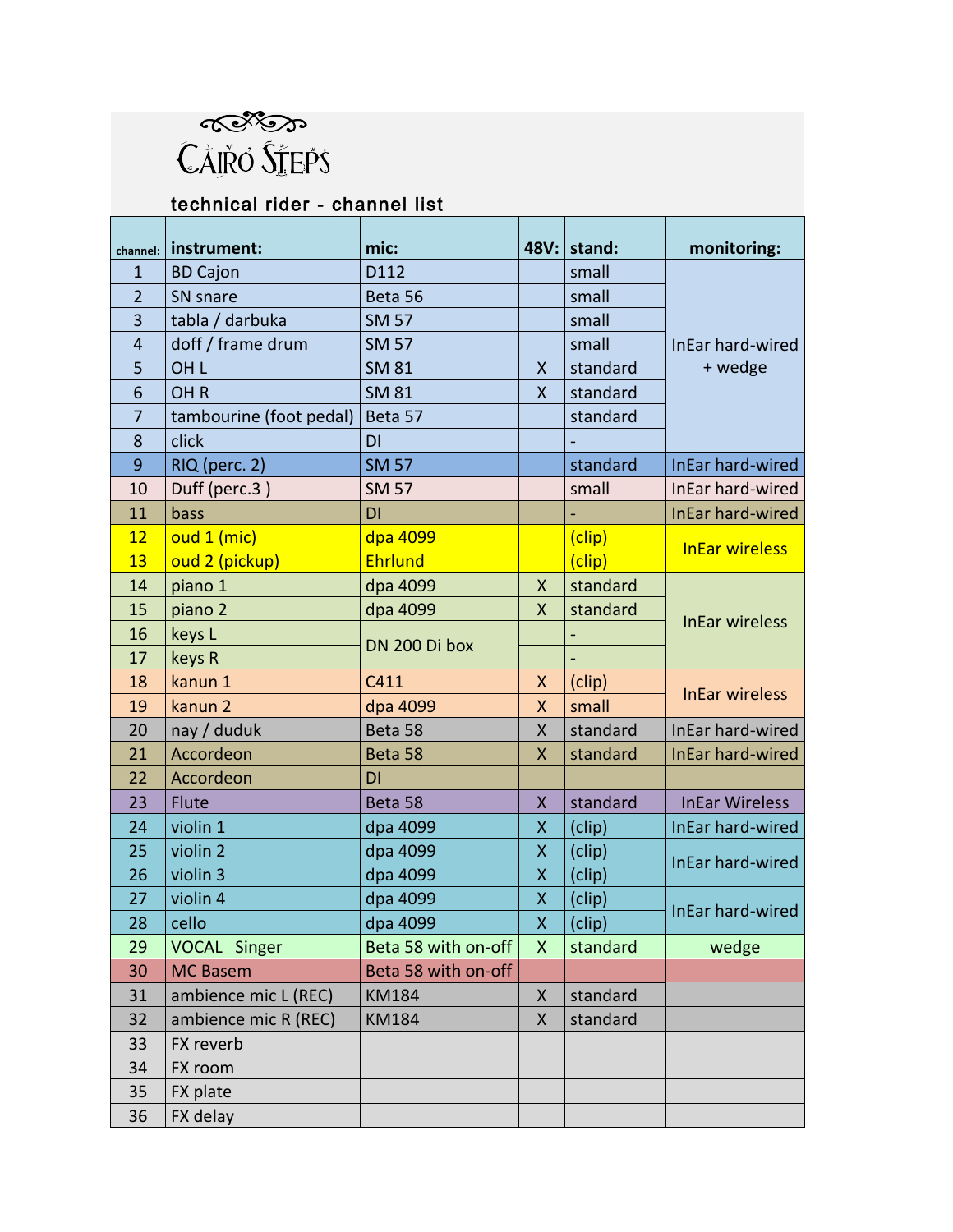

| <b>Podests &amp; Perticables</b>                                                  | pls provide Perticables shown in the Stage Plan attached                          |
|-----------------------------------------------------------------------------------|-----------------------------------------------------------------------------------|
|                                                                                   |                                                                                   |
| <b>Monitoring:</b>                                                                | at least 2x wireless InEar Monitoring<br>(for Piano/MD and Oud/band leader)       |
|                                                                                   | e.g. Sennheiser EW 300 IEM G3 or Shure PSM 900                                    |
|                                                                                   | Mixer for inEar Minitoring Yamaha CL5 with splitting                              |
| <b>FOH</b>                                                                        |                                                                                   |
|                                                                                   | 12 IEM PSM 1000                                                                   |
|                                                                                   | 24 Adamson S10                                                                    |
|                                                                                   | 6 Adamson E219                                                                    |
|                                                                                   | 2 Mixers Yamaha CL5 with splitting (no gain sharing)                              |
|                                                                                   | 4 yamaha Rio                                                                      |
|                                                                                   |                                                                                   |
| Equipment / Stage:                                                                | grand piano tuning: 440 hz (Steinway preferred)                                   |
|                                                                                   | piano bench (with adjustable height!)                                             |
|                                                                                   | Drum pls see Drum rider next page                                                 |
|                                                                                   | Stage / backline:                                                                 |
|                                                                                   |                                                                                   |
| percussion table or case covered with black molton<br>(ca. 40x40cm, height: 50cm) | percussion table or case covered with black molton<br>(ca. 40x40cm, height: 50cm) |
| keyboard stand or small table (ca. 60x30cm, height:<br>70cm)                      | keyboard stand or small table<br>(ca. 60x30cm, height: 70cm)                      |
| music stands + lights for each musician                                           | music stands + lights for each musician                                           |
| Live-Recording:                                                                   | 48kHz / 24 bit                                                                    |
|                                                                                   | multitrack                                                                        |
|                                                                                   | please add 2 ambience mics directed towards<br>the audience                       |
|                                                                                   | please provide data directly after the concert<br>on USB stick or USB harddrive   |
| Additional mic stands                                                             | for video live recording:                                                         |
|                                                                                   | 1x mic stand at FOH (for video camera)                                            |

Please no white cables or power cords on stage. Thank you!